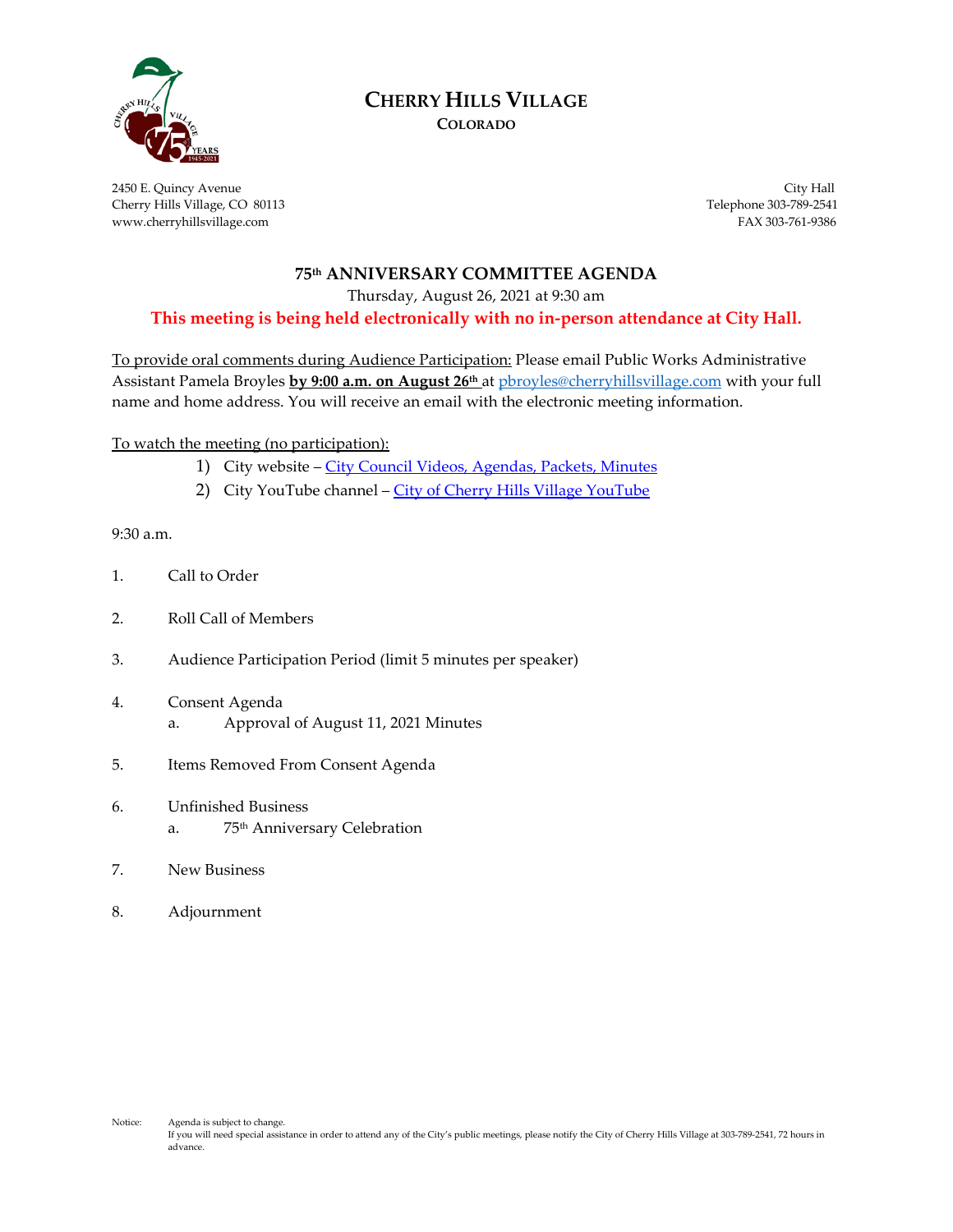

Minutes of the 75<sup>th</sup> Anniversary Committee City of Cherry Hills Village, Colorado Wednesday, August 19, 2021 The meeting was held electronically

3:39 p.m.

## **ROLL CALL**

Co-Chair Thomas Barry, Co-Chair Dino Maniatis, Committee Members: Doug Tisdale and Laura Christman were present. Also present were Director of Finance Jessica Sager, Parks and Recreation Coordinator Emily Black and Administrative Assistant Pamela Broyles.

Absent: Committee Members Nancy Wyman and Michael Robb

## **AUDIENCE PARTICIPATION PERIOD**

There was no audience participation.

# **CONSENT AGENDA**

Committee Member Doug Tisdale moved, seconded by Committee Member Christman to approve the August 11, 2021 minutes.

The motion passed unanimously.

## **UNFINISHED BUSINESS**

a. 75<sup>th</sup> Anniversary Celebration

## Auctioning Alcohol at the Event

Director Sager discussed auctioning any leftover alcohol after the event. She stated the alcohol would have to be auctioned at the event and cannot be stored based on the liquor licensing restrictions.

Committee Member Tisdale moved, seconded by Co-Chair Barry that the Committee auction any leftover alcohol at the event at approximately 6:00 p.m. as the band takes a break.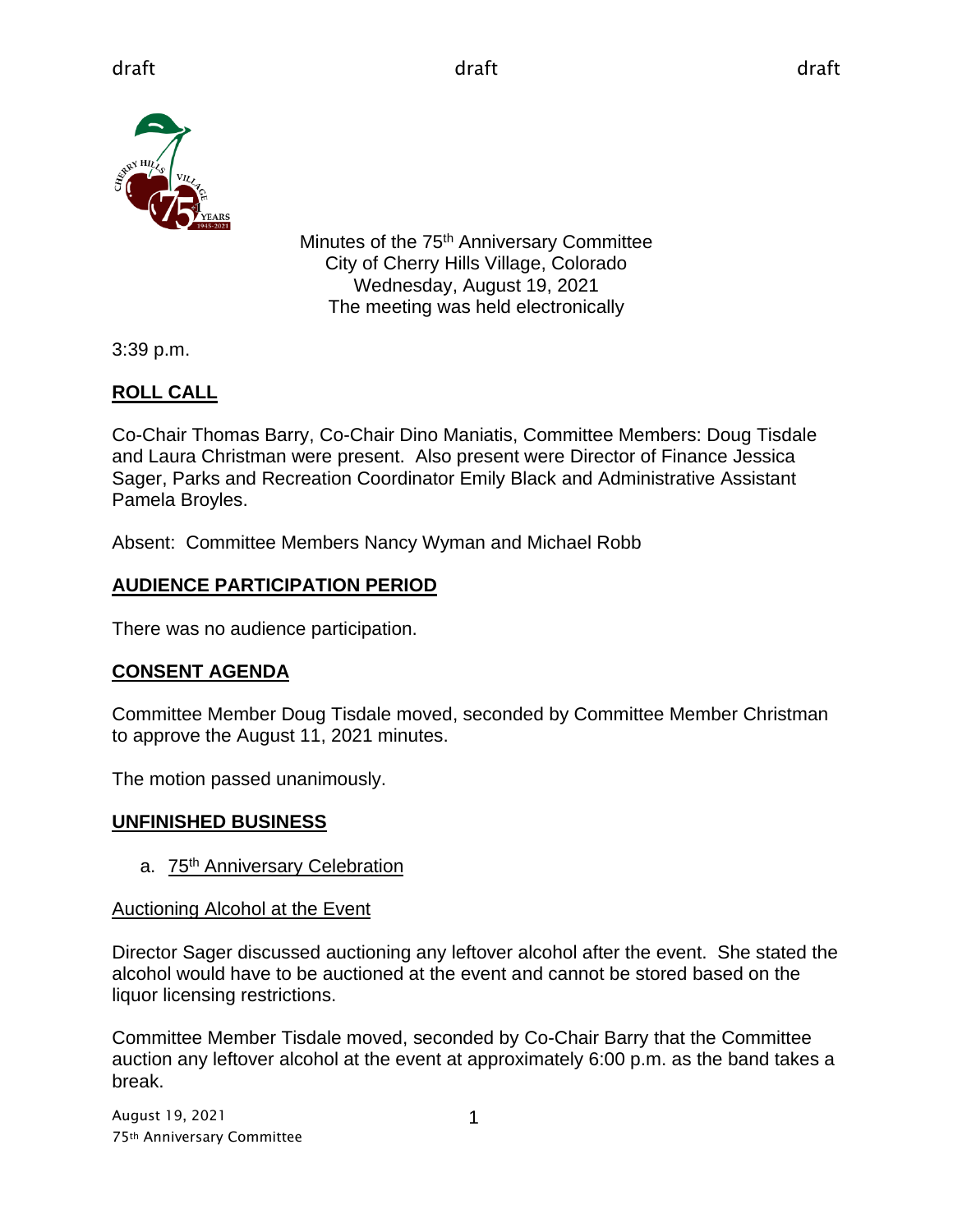The Committee discussed auctioning the wine for \$10 per bottle and \$5 per beer.

The Committee agreed to announce at the beginning of the event and at 6:00 p.m. that any leftover alcohol will be auctioned off at the end of the evening.

The motion passed unanimously.

The Committee agreed to add the auction to the program at 6:50 p.m. The program will state "Following the band the Committee will auction off any remaining alcohol."

## Event Schedule

Coordinator Black confirmed that the Cherry Hills Village Elementary School will not be performing at the event.

The Committee agreed that St. Mary's Academy will perform at 4:45 p.m. and the band will play from 5:00-7:00 p.m. with a break at 6:00 p.m. to announce auctioning the alcohol.

Co-Chair Maniatis will work with Coordinator Black on the sound system. They will reach out to St. Mary's Academy regarding their needs for the performance and ask Ted Parks if the students can use their equipment.

### Run of Show

Committee Member Tisdale agreed to do a brief introduction of St. Mary's Academy performers and The Busted Bones band.

Committee Member Tisdale will forward a draft of the script for the time capsule dedication to the Committee next week.

Co-Chair Barry and Committee Member Tisdale agreed to create the Run of Show for the event.

### Photo Display in City Hall

Co-Chair Maniatis proposed that the Committee should request \$7,500 from City Council to cover the cost of the hall display and the timeline display.

Committee Member Tisdale stated that City Council will want more detailed information before they approve funding.

Co-Chair Maniatis will coordinate precise bids for both displays to present to City Council.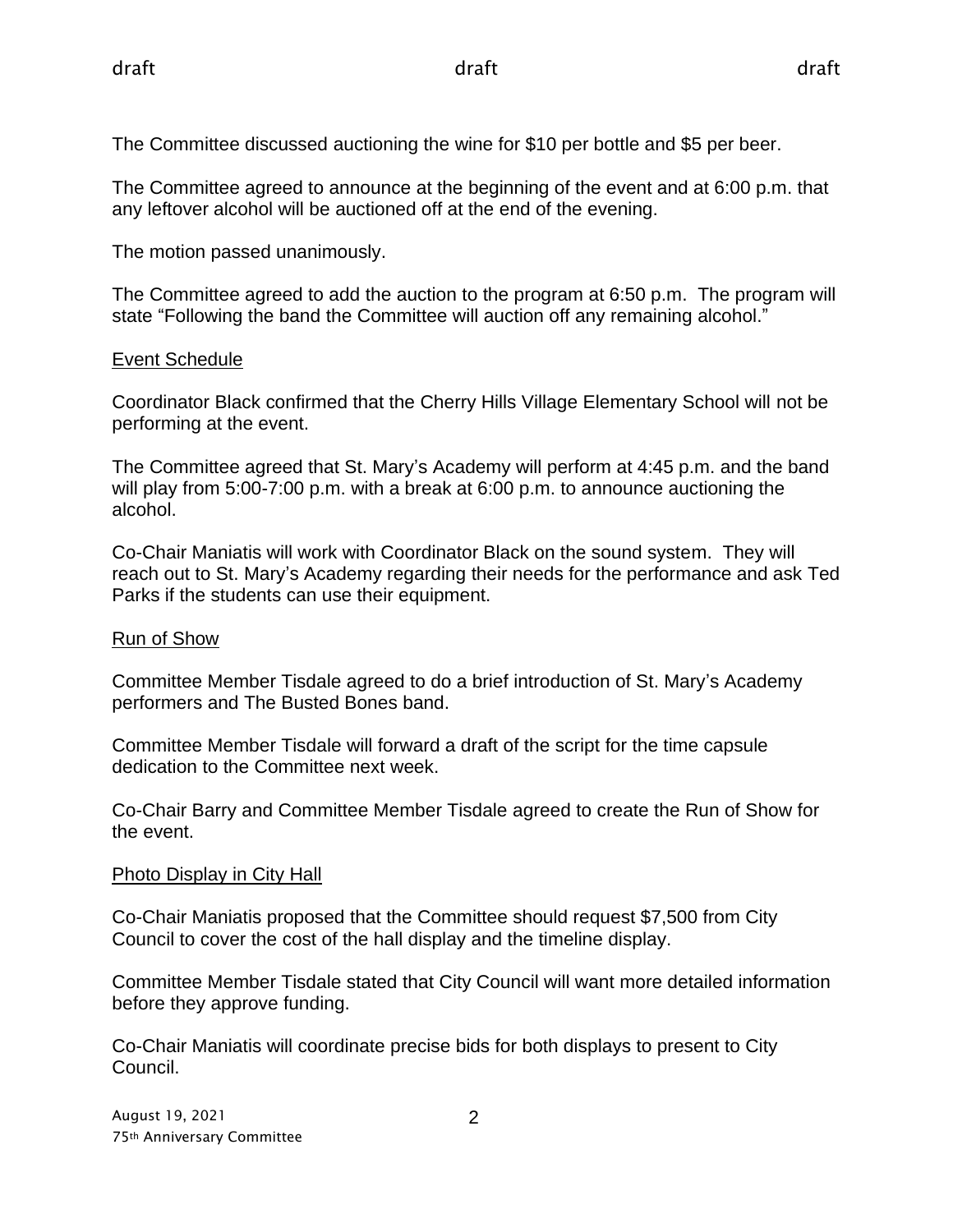The Committee agreed to present a proposal for the photo exhibit to City Council at their October 5<sup>th</sup> meeting.

Director Sager confirmed that the deadline to receive information for the packet is September 27<sup>th</sup>.

Committee Member Christman agreed to give a report to Council at its August 31st meeting about the 75<sup>th</sup> Anniversary Celebration and to mention that the Committee will be at the October 5<sup>th</sup> meeting to talk about funding needed for the photographic exhibit.

## Event Setup Schedule

- 9:00am 1:00pm Friday, August  $27<sup>th</sup>$  Committee members will meet at John Meade Park for preliminary setup
- $\bullet$  10:00am 12:00pm August 28<sup>th</sup> Committee members will meet at John Meade Park for final set up
- 2:00pm August 28<sup>th</sup> Committee members and staff will be at John Meade Park

## b. Date for next meeting

The next meeting is scheduled for Thursday, August 26th at 9:30 a.m. The meeting will be held electronically.

## **ADJOURNMENT**

The meeting adjourned at 4:15 p.m.

\_\_\_\_\_\_\_\_\_\_\_\_\_\_\_\_\_\_\_\_\_\_\_\_\_\_\_\_\_\_\_\_\_\_\_\_\_ Committee Co-Chair Name:

\_\_\_\_\_\_\_\_\_\_\_\_\_\_\_\_\_\_\_\_\_\_\_\_\_\_\_\_\_\_\_\_\_\_\_\_\_ Jessica Sager, Director of Finance

\_\_\_\_\_\_\_\_\_\_\_\_\_\_\_\_\_\_\_\_\_\_\_\_\_\_\_\_\_\_\_\_\_\_\_\_\_ Pamela Broyles, Administrative Assistant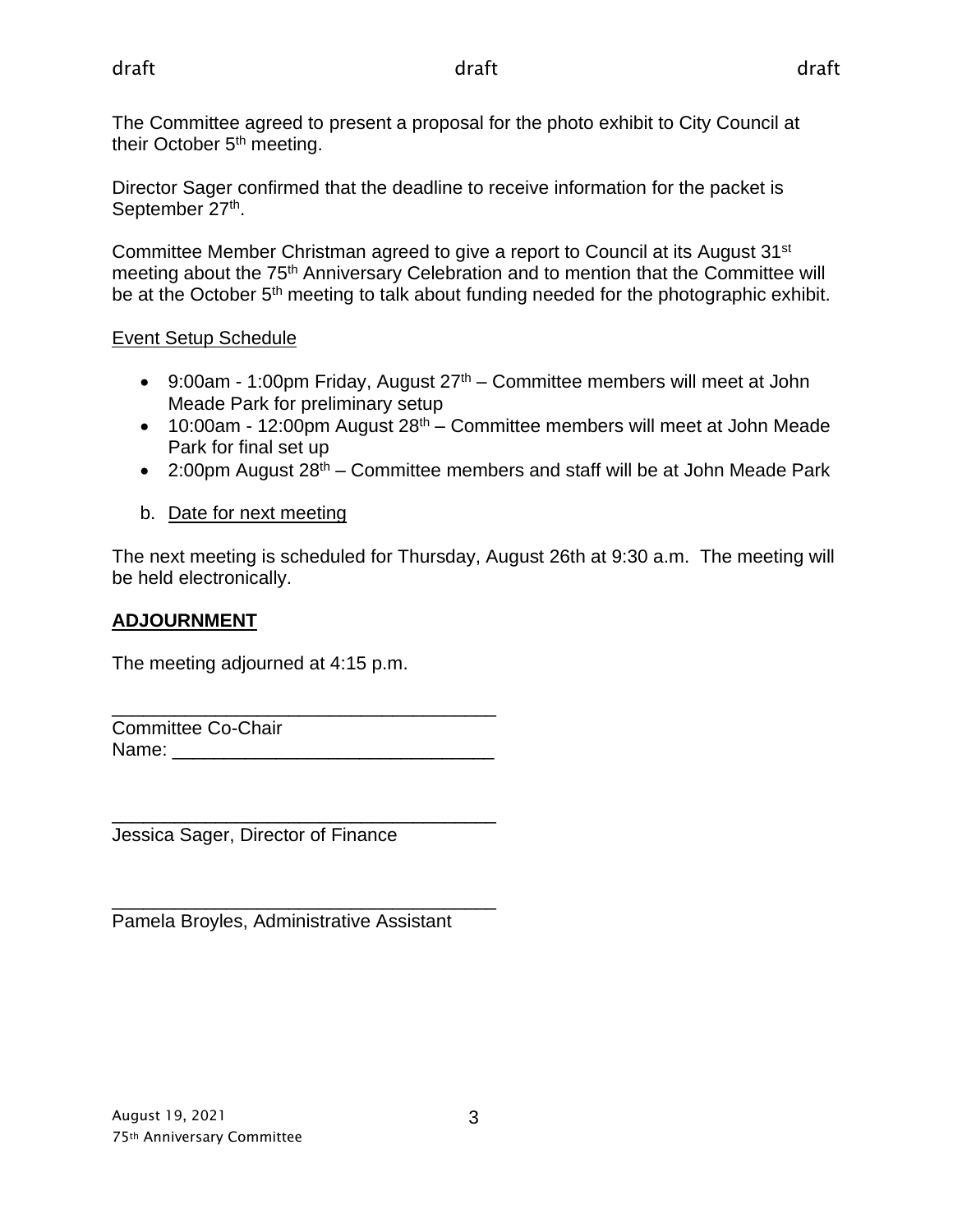

## **CHERRY HILLS VILLAGE COLORADO**

2450 E. Quincy Avenue City Hall Cherry Hills Village, CO 80113 Telephone 303-789-2541 www.cherryhillsvillage.com FAX 303-761-9386

ITEM: 6a

### **MEMORANDUM**

# **TO:** MEMBERS OF THE 75TH ANNIVERSARY COMMITTEE

### **FROM:** EMILY BLACK, PARKS AND RECREATION COORDINATOR JESSICA SAGER, DIRECTOR OF FINANCE & ADMINISTRATION

### **SUBJECT:** 75TH + 1 ANNIVERSARY CELEBRATION

**DATE:** AUGUST 26, 2021

### **ISSUE**

Planning for the  $75<sup>th</sup> + 1$  Anniversary celebration.

### **DISCUSSION**

#### *Leftover alcohol*

At the last meeting, the Committee determined that leftover alcohol will be auctioned the day of the event. The program has been updated accordingly.

#### *Entertainment*

Staff has confirmed that St. Mary's Academy will perform from 4:45pm-5pm, and they will plan to bring battery-operated microphones for amplification. Staff will meet with Ted Parks and the Busted Bones this week to review final logistics.

#### *Run of Show*

The Committee should review the run of show prepared by Co-chair Barry and fill in any additional details.

#### *Hallway Display*

During the last meeting the Committee agreed to give a report to Council regarding the photo display and timeline at the Council meeting on August 31<sup>st</sup>. Co-Chair Maniatis will gather quotes for how much the photo display and timeline will cost and send them to staff by Sept.  $27<sup>th</sup>$ , which